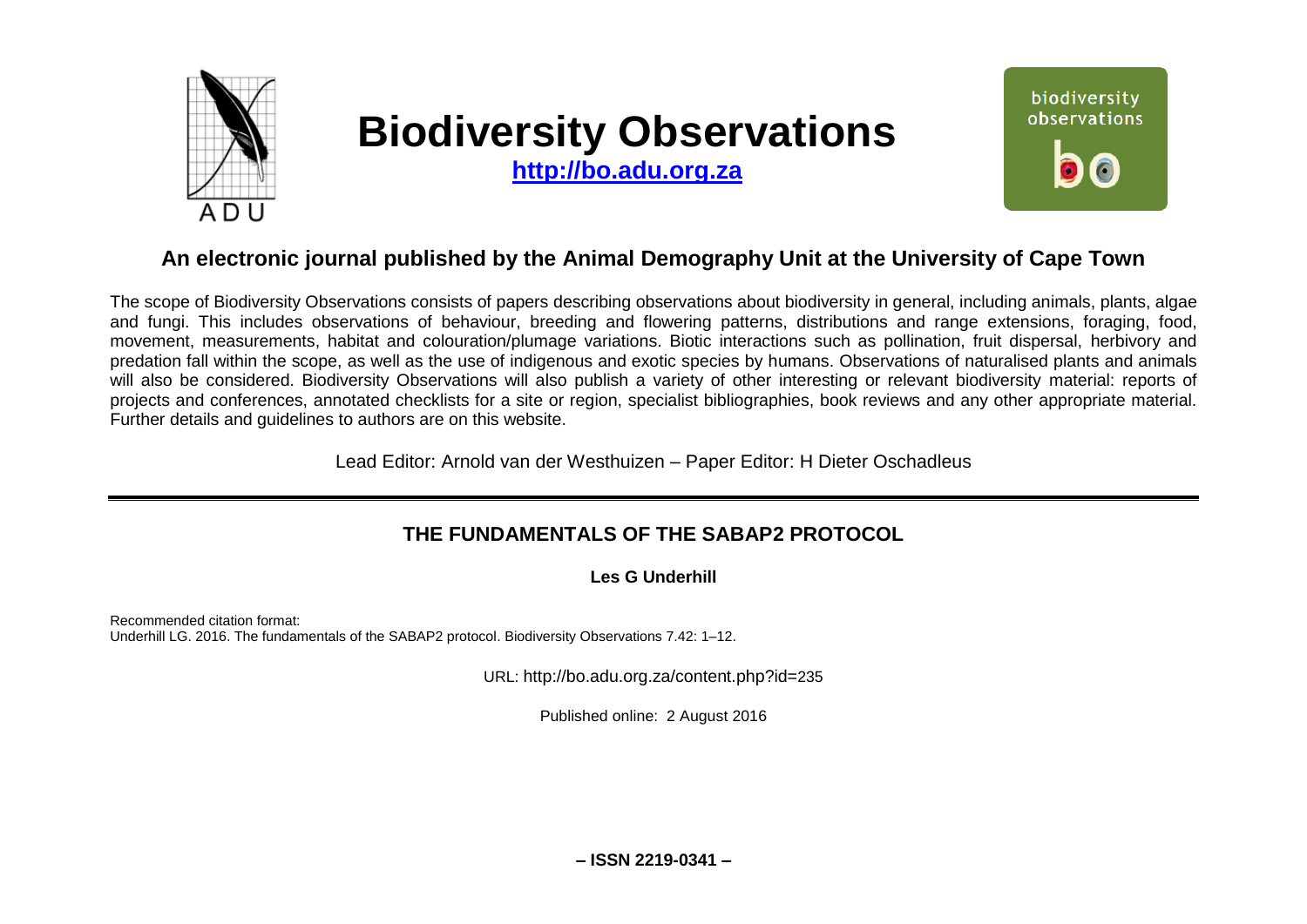

### **PROJECT REPORT**

## **THE FUNDAMENTALS OF THE SABAP2 PROTOCOL**

*Les G Underhill*

Animal Demography Unit, Department of Biological Sciences, University of Cape Town, Rondebosch, 7701 South Africa

#### Email: les.underhill@uct.ac.za

This essay sets out to explain the motivation that underpins the protocol used by SABAP2, the Second Southern African Bird Atlas Project. Used in this sense, the term protocol means a set of instructions to collect data.

In the year before SABAP2 was set up in 2007, a variety of ideas were canvassed about how to go about the new bird atlas project, and there were many brainstorming sessions, both formal and informal. The fact that the 2007 protocol remains unchanged, and with no suggestions for changes being proposed, is evidence of a sensible design right from the start. The final approval to the SABAP2 protocol was made by the project's Steering Committee; this was done before the launch of the project in July 2007. In spite of all this stability, and possibly because of it, the motivations for the SABAP2 protocol have never been articulated comprehensively. That is what this paper aims to do.

The fieldwork component linked to the SABAP2 protocol has gained broad acceptance by the citizen scientists who do the fieldwork. Atlasing, using the SABAP2 protocol, has proved to be an enjoyable

activity in its own right. Some would even say it is addictive. Alongside this, the BirdLasser app reduces atlasing fieldwork to bird identification only, the component that atlasers consider to be fun. The non-birding elements of atlasing, i.e. map-reading and data submission, both mostly regarded as drudgery, are taken care of by the app. BirdLasser currently has versions for southern Africa and Kenya, is to launch a single app for Africa and the associated islands. The convergence of these three systems – one analytical, the statistical potential – one sociological, an addictive protocol – and one technical, the cellphone app – creates the opportunity to initiate the African bird atlas. But the main focus of this essay is on the analytical component, the processing of the data collected by atlasers using the protocol.

#### **TRUTH and the OBSERVER PROCESS**

Modern statistical analysis considers raw data as having two components: the TRUTH and the OBSERVER PROCESS. In other words, data contains "signal" and "noise" and the task of the statistician is to separate these two components.

The TRUTH is the reality on the ground that is being investigated. In bird atlas terms, the TRUTH might be the answers to questions like "Are Capped Wheatears present in this grid cell or not?", or "What is the relative abundance of Capped Wheatears across grid cells?", or "How does the relative abundance of Capped Wheatears vary through the year?", or "How many Capped Wheatears are there in each grid cell?", or "What is the relative abundance of Capped Wheatears in comparison with Purple Swamphens and Hadedas?" or "Has Capped Wheatear gone extinct in this grid cell?". These questions ought to have time frames attached to them as well.

The OBSERVER PROCESS consists of all factors that lead to data being, to a greater of less extent, a distortion of the TRUTH. If both Capped Wheatears and Purple Swamphens are indeed present in a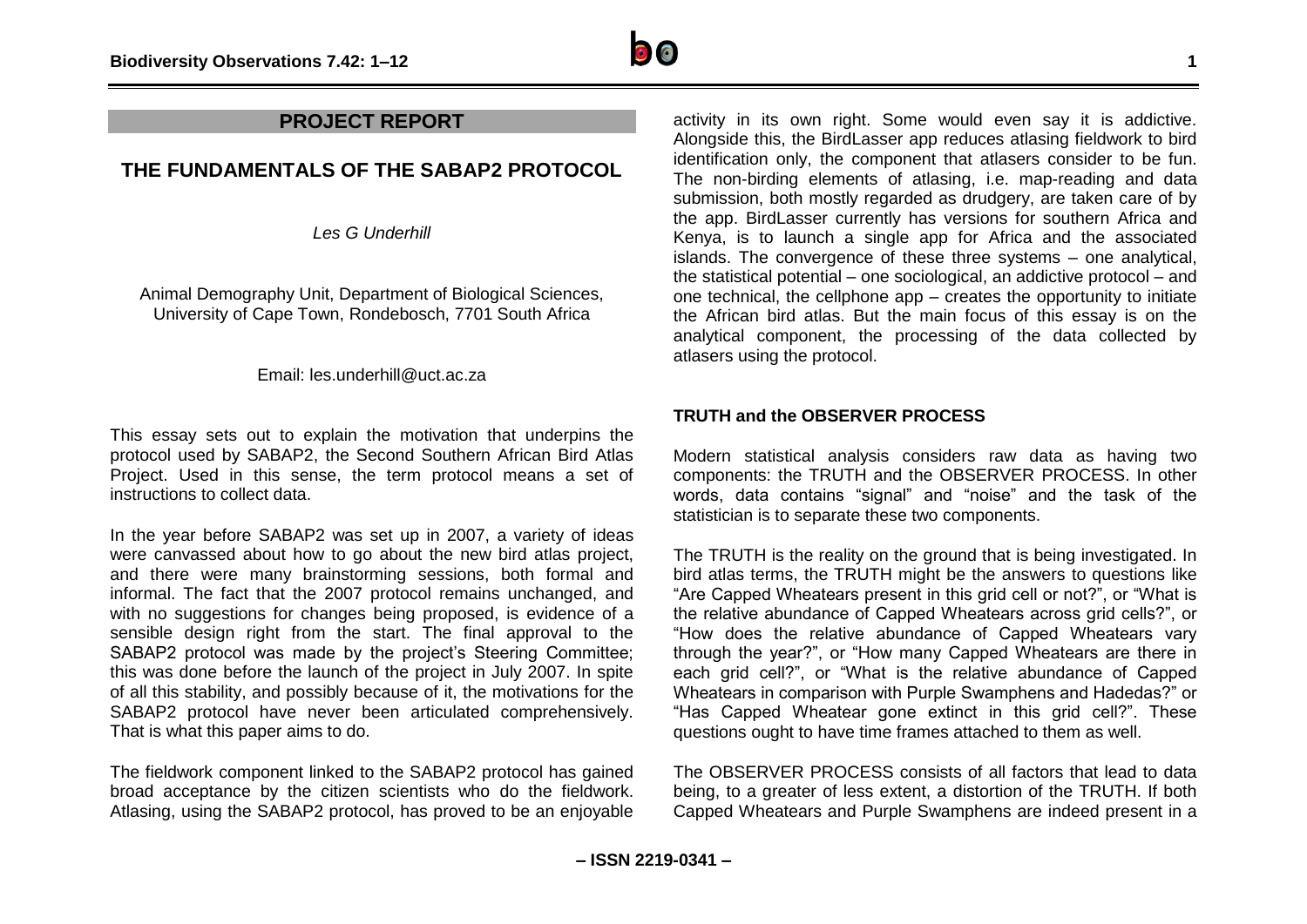

grid cell, it is more likely that the Capped Wheatear will be on an observer's atlas checklist than the Purple Swamphen, and it is less likely that it will be observed than the Hadeda. In other words, the conspicuousness of the species impacts on whether it is recorded or not. The likelihood of detection varies between species.

The abundance of a species in a grid cell also impacts the likelihood that an observer encounters the species. If there is a single Capped Wheatear in one grid cell, it is far less likely to be detected than if there are a hundred in another, although it is present in both. The ability and personality of the observer also play key roles: in identification skill, in fieldwork skill (such as knowing which habitats are likely to produce additional species, and knowing when to move on to the next habitat), and in persistence to make the list for the grid cell as complete as possible. Weather conditions and time of day also impact the likelihood of observing a species.

Time of year also makes a difference – a July checklist in South Africa almost certainly misses Barn Swallow, although the species is abundant in the grid cell in midsummer, and a Southern Red Bishop is less conspicuous outside of the breeding season than inside it. With a good field work protocol, many (but not necessarily all) aspects of the OBSERVER PROCESS can either be modelled or taken into consideration.

The First Southern African Bird Atlas Project (SABAP1) was one of the first bird atlas projects worldwide to devote intensive attention to the biases due to the OBSERVER PROCESS (Harrison & Underhill 1997, pages li–lviii). Many of the lessons learnt were built into the protocol for SABAP2. It is impossible to eliminate the OBSERVER PROCESS completely; but it is possible to limit the biases it causes, and to design the protocol so that it can be modelled statistically. Most importantly, we now have a good understanding of the biases due to the OBSERVER PROCESS.

#### **Naïve protocol**

The main challenger to the protocol eventually adopted for SABAP2 is the "naïve protocol". In 2007, at the start of the 21st century, it seemed obvious that the right way to do a bird atlas is simply to generate GPS coordinates for as many individual birds as possible. This provides accurate position fixes, and the bird distributions can subsequently be mapped on any chosen scale. By the second decade of the 21st century, technology has advanced to the extent that the naïve protocol is straightforward to implement as a cell phone app. This is the obvious approach from the information systems, or computer science, perspective. We call this the naïve protocol. It is a bottom-up approach – "data can be collected in this way, therefore we will collect it like this". This seems to be the selfevident and logical protocol from the perspective of "Wow, computers can do this, therefore it must right".

However, there are two fundamental problems with this naïve protocol. First, it generates data with a horrid observer process, with patterns that are dependent on the whims of the observer. And the second follows from this, it is difficult to extract the "signal" from the "noise". The naïve protocol generates hostile data from the statistical analysis perspective. In fact, it generates data which can essentially only be used to indicate where the species is definitely present; it cannot be used to determine whether the species is present at a site, but not recorded, compared with whether it is genuinely absent. In technical terms, it cannot distinguish a "false negative" from a "true negative".

Some of the problems with the observer process of the naïve protocol seem insurmountable. First of all, most birds appear to occur along or close to the routes that humans use. The naïve protocol creates no self-incentive to do fieldwork at, for example, a dam distant from the road that requires special permission to visit, or to visit a rocky hill on private property off the road that involves a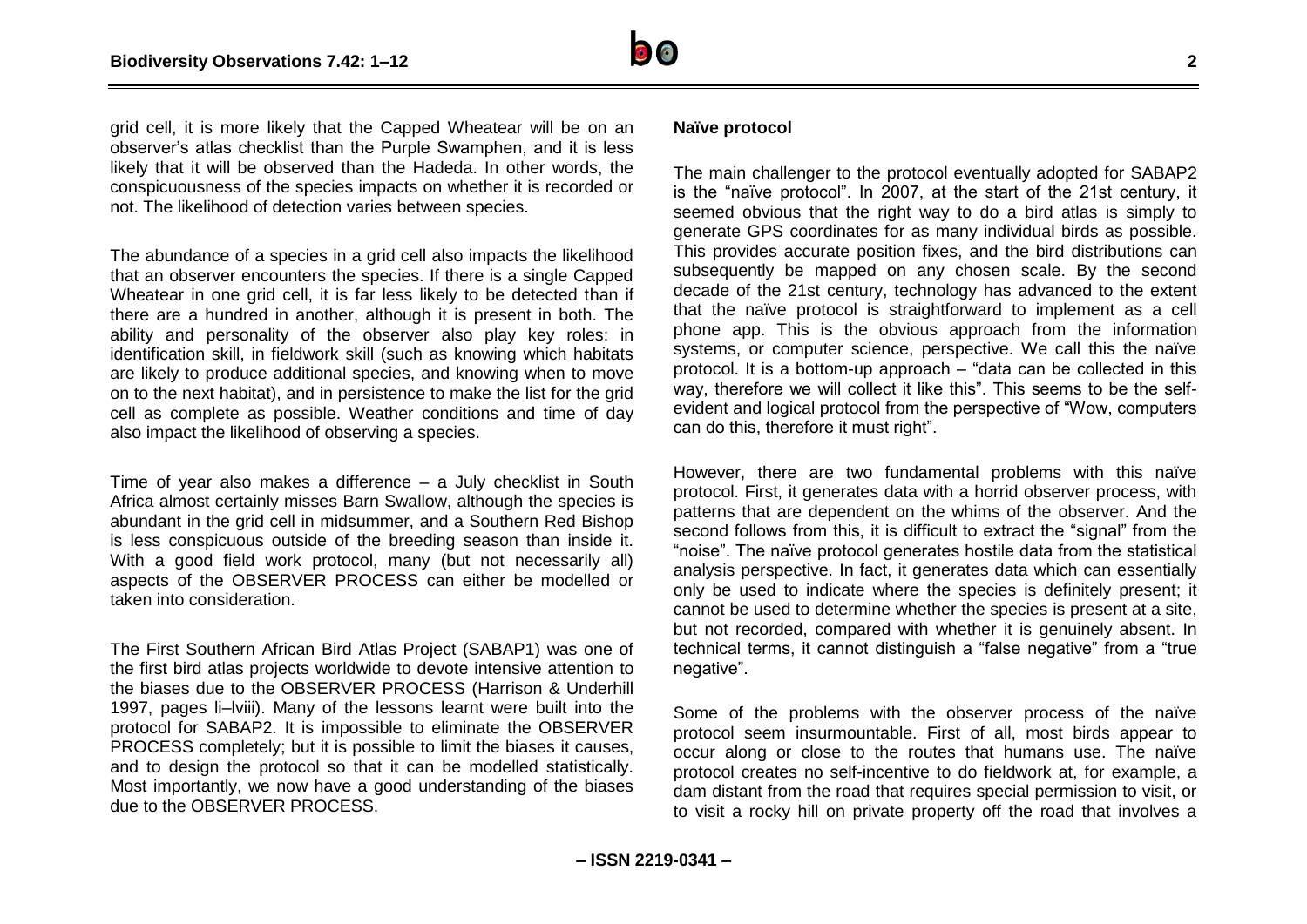

hard walk over rough ground. Secondly, it is humanly impossible to GPS the position of every bird encountered. The process is selective, and the intensity of reporting varies enormously between observers, and within observers, through time. For example, an observer might georeference the first 10 Capped Wheatears encountered on a morning in the Swartland, but then start to become gradually more selective after that. For example, observers tend to report what they consider interesting, and they fail to report what they think is common. This results in an unquantified and unquantifiable bias in the observer process. These two factors render the naïve protocol unamenable to elegant and sharp statistical analyses.

The bottom-up approach of the naïve protocol is basically saying: "We will collect data in the simplest possible way, and the analysts can like it or lump it". There are many variations of the naïve protocol.

#### **SABAP2 protocol**

Before one embarks on any data collection exercise, careful thought needs to be given to the statistical processes which will be used to analyse the data. It is the analysis specifications which determine the protocol, and not the other way round. Even more important than asking whether the data generated will be analysable is having insight into the main questions that are going to be asked of the data.

One of the amazing things that happened to the SABAP1 data was that it was interrogated in ways that had never been anticipated. The SABAP1 data was the core resource for many research papers and postgraduate theses (Underhill 2016). It became the dataset of choice for the world leaders in macroecology such as Kevin Gaston (then at Sheffield University, now at Exeter University), Steven Chown (then at the University of Pretoria, now at the University of Brisbane), Walter Jetz (then at Oxford University, now at Yale University) and their postgraduate students. They used the SABAP1

dataset to test their ideas on a variety of the "big research issues" in macroecology and biogeography. For example, one of their main research areas was the efficient design of nature reserves in such a way that all species were included in at least one reserve. Their choice of the SABAP1 data over all the other datasets available worldwide, especially in Europe and North America was based on the protocol used for SABAP1. Indeed, these academics and their students used the SABAP1 data to help build their fame and their careers! Their biggest complement was to the SABAP1 protocol; it had to be on the right track (a) for them to use it, and (b) for their papers to survive the rigorous scrutiny of the journal refereeing process! The SABAP1 protocol needed to be tweaked for SABAP2, not discarded.

So our starting point is that the protocol needs to be guided by a paradigm that says (a) think first about the questions we are definitely going to ask of the data collected and (b) think also about the statistical analyses which will be needed to answer these questions. This is a top-down approach to designing the protocol.

In a nutshell, the task of SABAP2 is to generate information that can help us answer the large-scale questions: "How are bird distributions changing in South Africa?", "Are there relationships between the biomes defined by botanists and the distributions of birds?" and "Does the Kruger National Park make a difference to bird conservation?" and "Is the timing of migration to and from South Africa changing through time?". SABAP2 was never intended or designed to answer questions about parcels of land smaller than the "pentad"; these are questions like "Is it OK to build a shopping mall on this property?" or "Does Kirstenbosch National Botanical Gardens make a difference to bird conservation?". However, Harrison (1993) and Harrison et al. (1994) devised a practical method to narrow down the full list of species for a grid cell to a shorter list for a site within the grid cell, from a knowledge of the habitat characteristics of the bird species and the sites.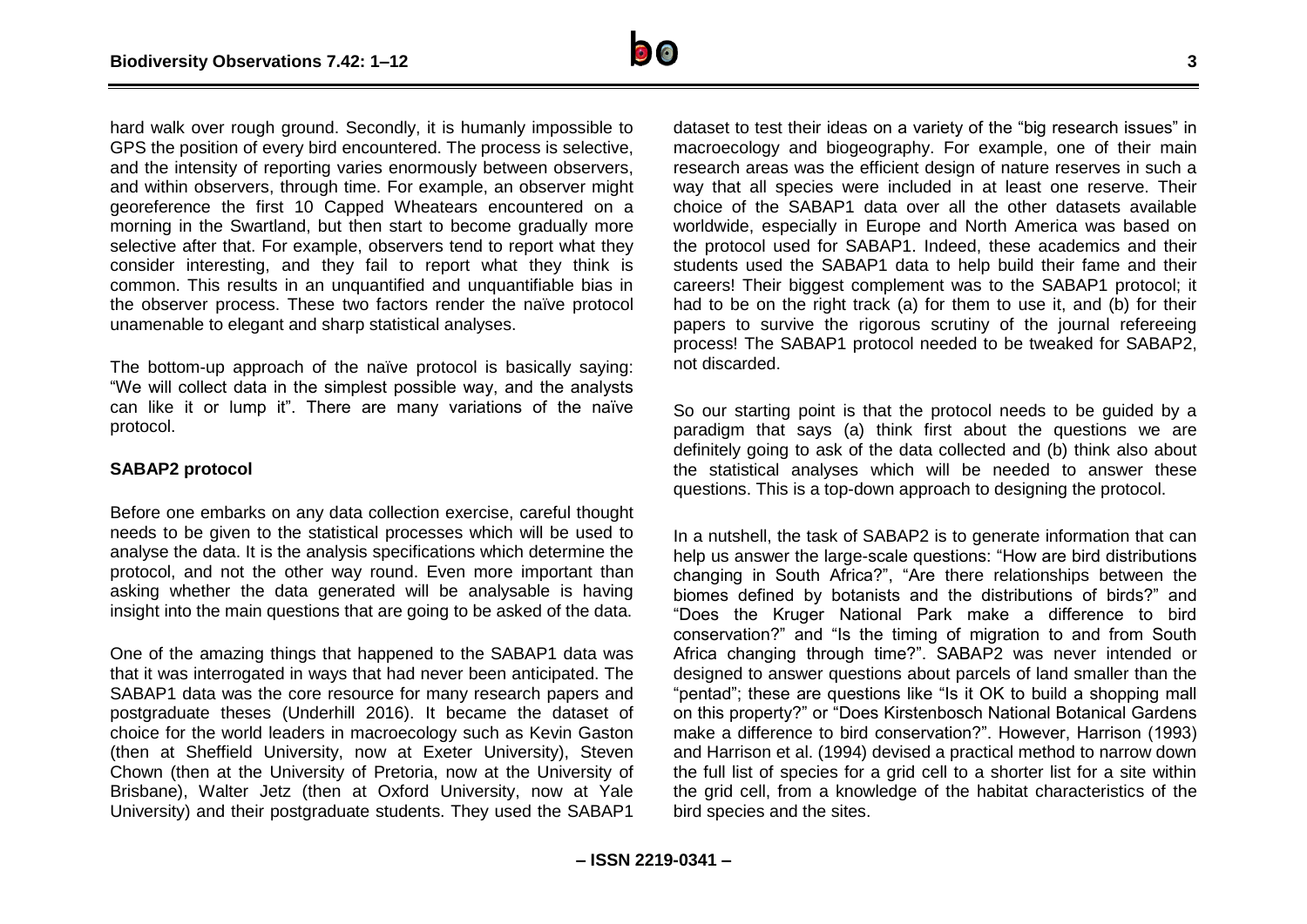

In brief, the "SABAP2 protocol" has the following features. (1) There is a clearly defined spatial unit which is five minutes north to south, and five minutes east to west. This unit of space is called the pentad. Results can be scaled up to coarser scales, but not to finer scales. (2) Participants in the project aim to make as complete a list as they can of the species that were present in the pentad during the observation period. They do not need to cover the whole pentad, but they need to try to sample as many of the habitats that occur in the pentad as possible (acknowledging that there are often constraints on access).

(3) Atlasers do focused birding for a minimum of two hours in their pentads, but can continue for longer (and are encouraged to do so if they are still regularly adding species). (4) They list the species in the order in which they see the species. (5) They can continue to add "additional species" to their list for five days. (6) Then they can start a new list for the pentad. The five-day gap helps ensure that each successive list submitted by the same observer is not simply a clone of the previous list, which would be the case if observers were allowed to submit lists for the same pentad on successive days. A checklist produced in this way is referred to as a "full-protocol checklist".

The protocol entered its 10th year of use in July 2016. Underhill & Brooks (2016) reviewed the progress that the project had made in its first nine years. On the coverage map dated 30 July 2016 (Figure 1) 75% of the pentads in South Africa, Lesotho and Swaziland had at least one full-protocol checklist made for them.

#### **SABAP2 grid system**

Having a consistent predefined spatial unit simplifies statistical analyses massively. The spatial unit, the pentad, is objectively defined, and all observers operate to the same spatial scale. In technical terms, pentads are mutually exclusive and exhaustive. Mutually exclusive means that they do not overlap with each other; exhaustive means that they cover the entire country (they actually cover the continent of Africa and, in fact, the planet).

Why was the five-minute grid that generates pentads finally chosen as the spatial unit for SABAP2? There was one lesson that was abundantly clear from SABAP1 – that the grid system which had been used was too coarse. This was the 15-minute grid that generates "quarter-degree grid cells" (a misnomer because there are 16 quarter-degree grid cells in a degree square). At the time of SABAP1, this was the finest manageable grid. There are about 2000 quarter-degree grid cells in South Africa, each a single "1:50,000 map sheet", a cumbersome thick paper document, 75 cm×53 cm in size. Most SABAP1 atlasers used 1:250,000 maps; each map sheet covered two degrees, and there were 70 for South Africa as a whole. Atlasers purchased these paper maps, ruled lines across them to show the 32 quarter-degree grid cells on the sheet. On these maps, a quarter-degree grid cell measured 115 mm north-south and 100 mm east-west. At this scale, and working without a GPS, the exact boundaries of grid cells on the ground are uncertain, and it is easy to make map-reading errors of 1 km or more (1 km on the  $ground = 4 mm on the map.$ 

Once a decision to use a finer grid system for SABAP2 had been taken, the alternatives were (1) an eighth-degree grid, generating 64 cells per degree, (2) a 16th-degree grid, generating 128 cells per degree, (3) a five-minute grid, generating 144 cells per degree (pentads), (4) a three-minute grid, generating 400 cells per degree (triads), and (5) a one-minute grid, generating 3,600 cells per degree (monads). Alternatives such as a four-minute grid were not considered, because the resulting data could not be scaled up to the quarter-degree grid, so that comparisons with SABAP1 would not be feasible.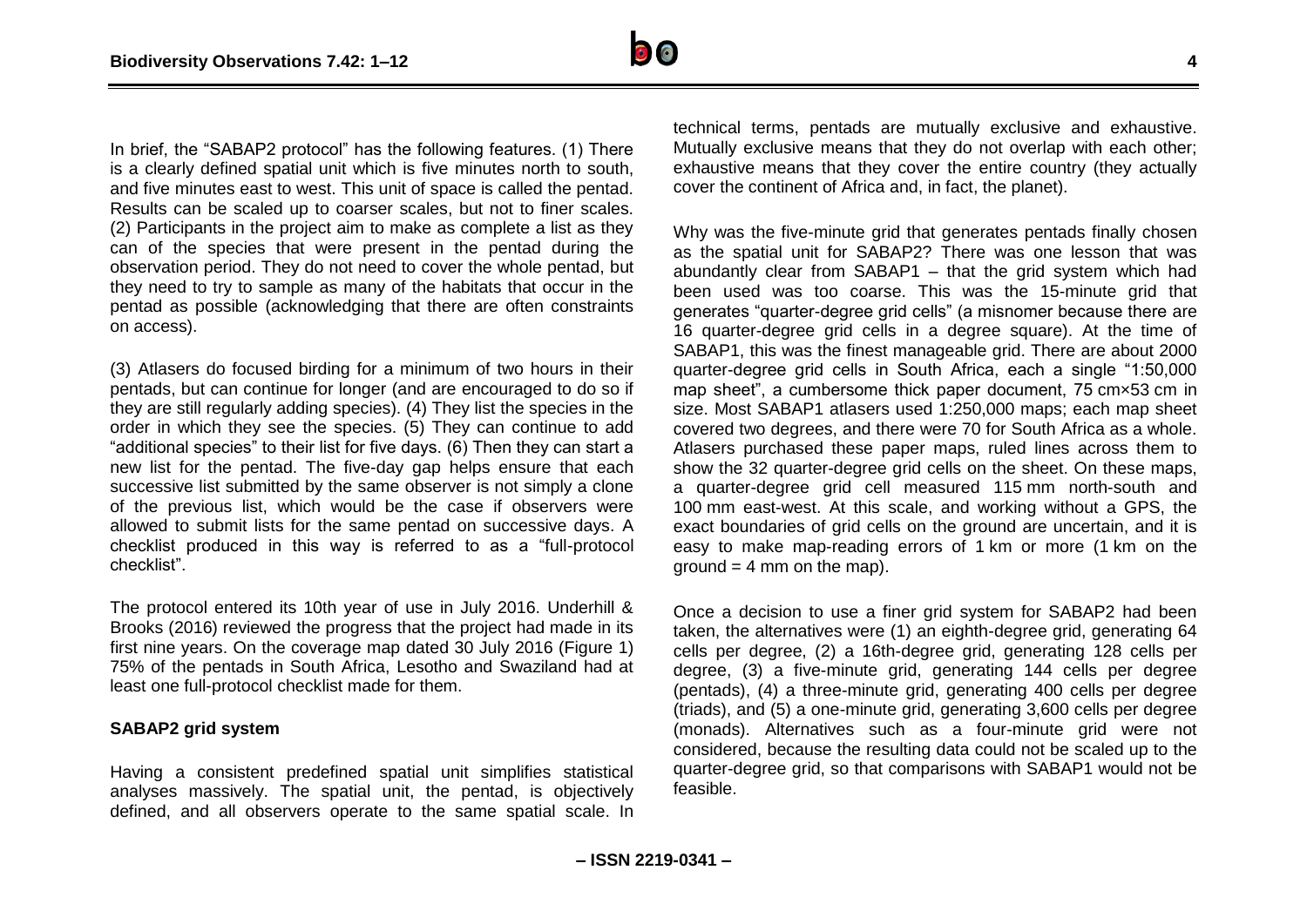

The concept of splitting the one-degree cells successively into four is an attractive one, and promoted by Larsen et al. (2009); although this paper was published in 2009, the concept had been presented at a conference several years earlier (see "Ragnveld" (2005–2015), an article called "QDGC" in Wikipedia). The eighth degree grid had been used by Vincent Parker for his bird atlas of Swaziland (Parker 1994). It was also used for the statistical analyses for his MSc dissertation, and the papers that flowed out it (Parker 1995, 1996, 1999). However, the eighth degree grid cell (64 per degree), was not considered to be of sufficiently fine resolution for SABAP2. Dividing these grid cells in four generates the 16th-degree grid, but this has the boundaries of the grid cells at multiple of 3.75 minutes (0 minutes, 3.75 minutes, 7.50 minutes, 11.25 minutes, …, 56.25 minutes), and is totally unworkable. That left a choice between pentads, triads and monads. Given that there are roughly 140 degree cells in South Africa, Lesotho and Swaziland, the back of envelope calculations were 20,000 pentads, 56,000 triads, and 500,000 monads.

On that basis, it was pretty easy to decide that the largest challenge we dared put before the citizen scientists was to operate at the scale of pentads! Because parts of many of the 140 degree cells which touch South Africa, Lesotho and Swaziland are in the oceans, it turned out that there were 17,000 terrestrial pentads in these three countries, the initial SABAP2 region in which the project was launched in 2007.

Pentads have turned out to be an excellent choice. Generally speaking, it is a sensible amount of territory to explore in 2–5 hours. Even at the latitude of South Africa, which stretches to 34°S, they are almost square, with sides of 9.2 km north to south and 8.3 km east to west (but this depends on how far south you are). It takes five minutes to drive across one at 120 km/hour. Usually, most habitats within a pentad can be accessed within a few hours, where "habitat" is defined as places to visit to add a few more species to the bird list.

In many pentads, especially in rural, arid areas, species are added quite slowly towards the end of two hours minimum period of intense observation. Even so, the discipline of spending a minimum of two hours in a pentad works.

#### **SABAP2 protocol psychology**

The basic psychology of atlasing is vastly different between the naïve protocol and the SABAP2 protocol. With the naïve protocol there is no sense of a predetermined start and finish. With the SABAP2 protocol there is a precise sense of entering the pentad, and starting fieldwork. The atlaser remains within the boundaries of the pentad and strategizes to record as many different species within the pentad as feasible. It is this strategizing which introduces the concept of gamification (persuasive motivation) into the fieldwork. There is a sense of working against the clock which has the positive effect of sharpening the senses. There is a precise moment of leaving the pentad and completing the fieldwork. This generates a sense of accomplishment which the naïve protocol cannot provide.

The SABAP2 protocol provides a precise mechanism for evaluating how much fieldwork has been done in a region: measured in either number of checklists submitted for the pentad or the region, or numbers of hours spent doing intensive fieldwork. The pentad system spawns the crucial concept of the "coverage map", clearly showing the areas for which no data exists, shown as pentads with no data on the coverage map. It is only the SABAP2 protocol which could generate the vulgar slang which is used to describe the process of doing the first checklist for a pentad: "I did a virgin pentad." However unsatisfactory the metaphor, it is profoundly motivating.

The coverage map is the ever-visible tool for planning atlasing expeditions to poorly covered regions (Figure 1). It has even been used as the planning guide for family holidays. An unvisited pentad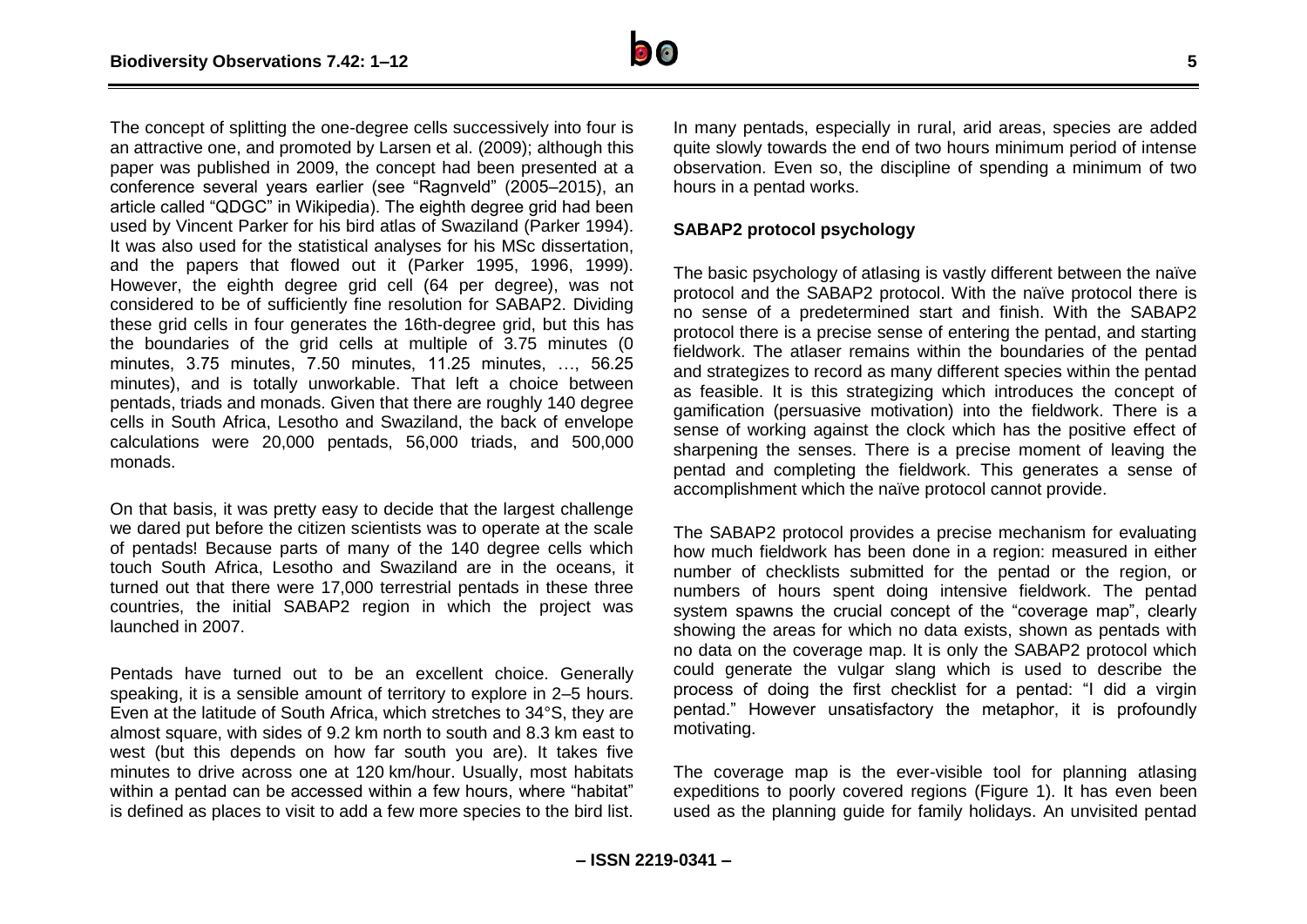surrounded by pentads with data is perceived by atlasers as a blot on the landscape, and it becomes a personal challenge to work out the access strategy to reach it.

The protocol is fundamental to enabling initiatives to reach successive levels of fieldwork coverage in a region. The leading example of this has been the series of challenges in the "Four Degrees" region centred on Gauteng, and stretching into Mpumalanga, Limpopo, North-West and Free State; these 576 pentads have had challenges to various levels of coverage. The "Four Degrees Blue" challenge ended in June 2016, when every pentad had had 11 full-protocol checklists made in it, and it turned "light blue" on the coverage map (Ainsley 2016).

#### **Statistical analyses enabled by the SABAP2 protocol**

The SABAP2 protocol is designed with statistical analyses in mind. In particular, five standard analysis methods are applicable. All have well-



understood properties: *Figure 1. The SABAP2 coverage map, as at 30 July 2016, when 75.8% of the original area had at least one checklist, and 33.0% had foundational coverage of four checklists.*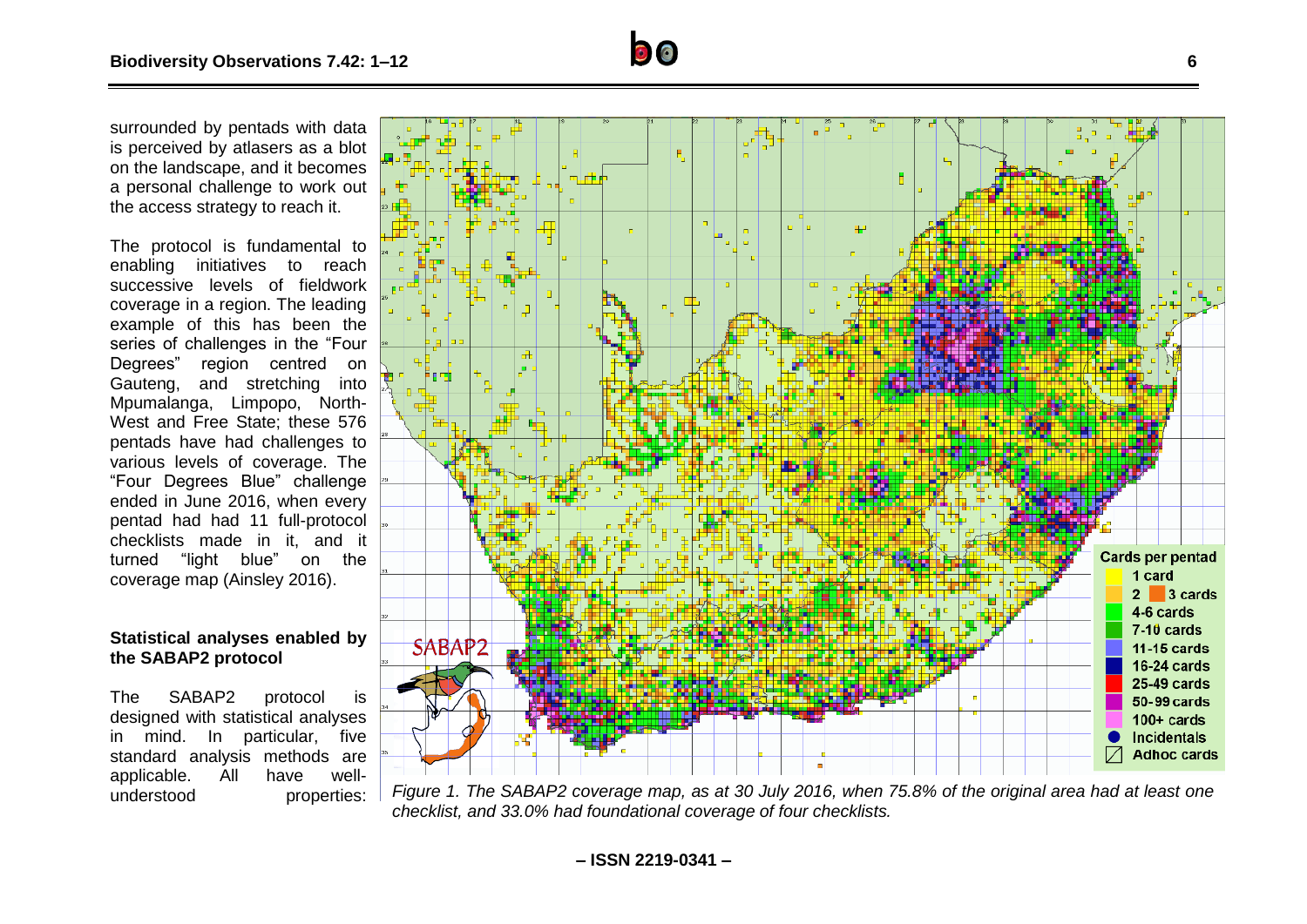

(1) generalized linear model; (2) occupancy modelling; (3) survival analysis; (4) the Griffioen transformation from "reporting rate" to relative abundance; (5) the modified species diversity index. All of these analyses can be performed using "off-the-shelf" statistical software systems for data analysis. None of these can be applied to naïve protocol data in the same direct way with which they can be applied to data collected with the SABAP2 protocol. We will consider statistical method each in turn.

#### *(1) Generalized linear model*

Arguably, the most important development in statistics in the last few decades of the 20th century was the generalized linear model, which is a family of models that can be used to relate a response variable to explanatory variables in a variety of contexts (McCullagh & Nelder 1989, Crawley 1993). In the bird atlas context, the response is the number of times Capped Wheatear was recorded on the 25, say, checklists made for a pentad, and the explanatory variables are factors which possibly "explain" its occurrence there: annual rainfall, average temperature, percentage of the pentad which is agricultural, the human population of the pentad, etc. Each member of the generalized linear model has a standard statistical distribution for the response variable, and a "link function" which describes how the explanatory variables are incorporated into the statistical model to explore the way they are related to the response variable.

There is one member of this family of models which is pre-adapted for the SABAP2 protocol. This is the model for the binomial distribution, which is used for modelling the number of successes after a "process" has been repeated a fixed number of times. An example is the process of having a baby. If a family consists of four children, and "success" is defined as "the baby is a girl" then the binomial distribution enables the probabilities of zero, one, …, four girls in the family. If you have enough families, you can use the information to estimate the probability of success ("a girl") in the

process of having a baby. Intuitively, we believe that this probability is one half (or "50%"). But the theory of mathematical statistics say that the correct way to make this estimate from the actual data is to add up the total number of times the process has been repeated, to count the number of successes, defined as "the number of girls", and to calculate the proportion of girls. In the way that the binomial distribution is applied to bird atlas data, all the families only have one child. So the estimate of the probability of a girl simplifies to (number of girls/number of families).

For the atlas, the "process" is doing the fieldwork for an atlas checklist and submitting it. Success might be defined as "the checklist contains Capped Wheatear". The only options are success or failure. In any given pentad, the estimate of the probability of a Capped Wheatear being observed in the pentad is ((number of checklists with Capped Wheatear recorded)/(number of checklists)). This is precisely the definition of "reporting rate".

When the "process" is having a baby, we believe that the probability of having a girl is fixed. It does not vary with latitude or longitude, nor with rainfall or temperature. It is the same in every pentad! But we do not believe this for the reporting rates of Capped Wheatears. We intuitively believe that this reporting rate depends on all sorts of factors, which statisticians call "explanatory variables". The genius of the generalized linear model is that it provides the strategy for deciding which of the available explanatory variables are in fact related to the reporting rate for Capped Wheatears and describes the relationship in mathematical formulae.

This analysis approach can be applied to data collected using both the SABAP1 and SABAP2 protocols. The pioneer application of the generalized linear model to bird atlas data was a conference paper presented by Underhill et al. (1995) and the ideas were further developed by Vincent Parker for his MSc (Parker 1995). He related species occurrence in an eighth degree grid cell of the Swaziland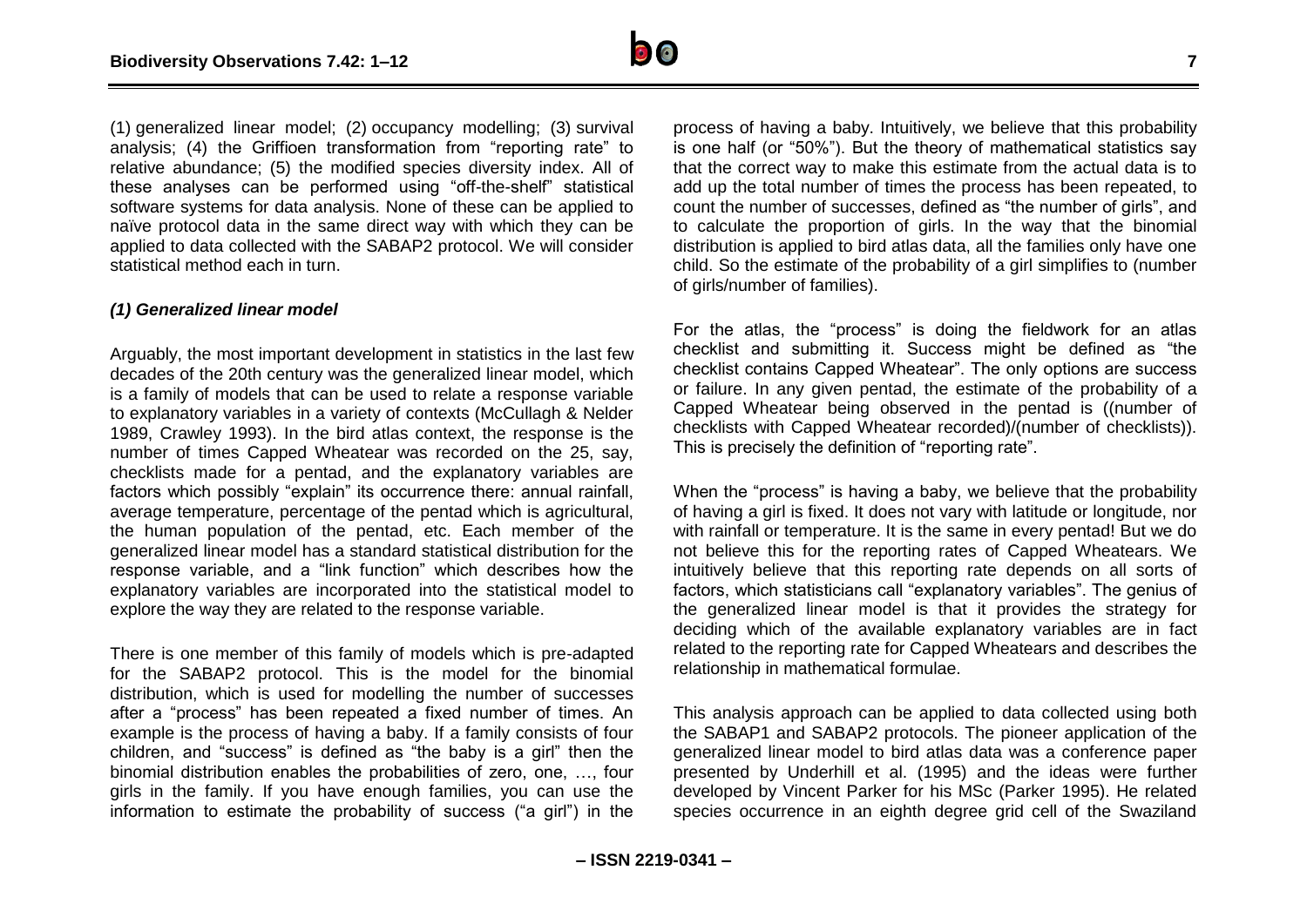

Bird Atlas (Parker 1994) to environmental variables (Parker 1996, 1999), and he paved the way for the subsequent analyses that have been performed on SABAP1 and SABAP2 using the generalized linear model.

#### *(2) Occupancy modelling*

Occupancy modelling, as its name suggests, is concerned with the probability that a cell is occupied by at least one individual of a species at a point in time (MacKenzie et al. 2006). Occupancy modelling thrives on the concept of a fixed spatial area in which repeated surveys are performed, with fixed (or at least measured) amount of fieldwork. The SABAP2 protocol serves the data needs of occupancy modelling well. Occupancy modelling is made vastly more difficult, if not impossible, by data generated by the naïve protocol.

In applications to the SABAP1 and SABAP2 bird atlas the fixed spatial area is either the quarter degree grid cell or the pentad. Occupancy modelling approaches to the SABAP1 and SABAP2 data are being developed by the analysis team at SEEC (Centre for Statistics in Ecology, Environment and Conservation) at UCT. A selection of publications using occupancy modelling suggests that this is a rapidly growing approach to the analysis of bird atlas data collected with the SABAP2 protocol (Broms 2013, Broms et al. 2014, 2016, Peron & Altwegg 2015, Peron et al. 2016).

Occupancy modelling, as applied to the bird atlas data, explicitly models it as two components: the detection process, and the real biological process.

#### *(3) Survival analysis*

The SABAP2 protocol uses ordered checklists, i.e. checklists with the species recorded in the order in which they were seen (and the cumulative number of species that were recorded at the end of each hour of intensive fieldwork). It is intuitively obvious that there is more information in the ordered checklist than in a simple list of species seen, but it is less than obvious how to extract that information.

Soon after SABAP2 started, Elizabeth Kleynhans did an internship which provided enough insight to assure us that we know how to extract the information in an ordered checklist. The results were not publishable at the time, because the project had not been running long enough to produce a paper suitable for journal submission. The method has not subsequently been revisited, and we are in the process of rectifying this.

An important analysis in medical statistics is to decide which of several treatments for a disease, e.g. cancer, offers the best longterm survival rates for patients. The statistical method developed for this scenario is therefore called "survival analysis" although it is applicable in contexts in which there is no sense of "survival." In the simplest application, there is just one treatment and the question is "What is the survival rate for this treatment?" The survival rate is most easily grasped as the "average time till death." The statistician receives from the clinic a sample of data values which consist of the times till death of a number of patients treated for a disease. There is also always a puzzling and frustrating set of additional data. These are the patients who were alive when they last visited the clinic; but then they failed to keep their next appointment. The technical expression to describe them is "lost to follow-up". They might have moved cities, sought further treatment elsewhere, or they might have died. The clinic cannot find out what happened to them, hence the term "lost to follow up". The question that survival analysis answers is how best to incorporate these two classes of data into the value we are searching for: "average time to death": (1) time to death, and (2) the known survival time until "lost to follow up".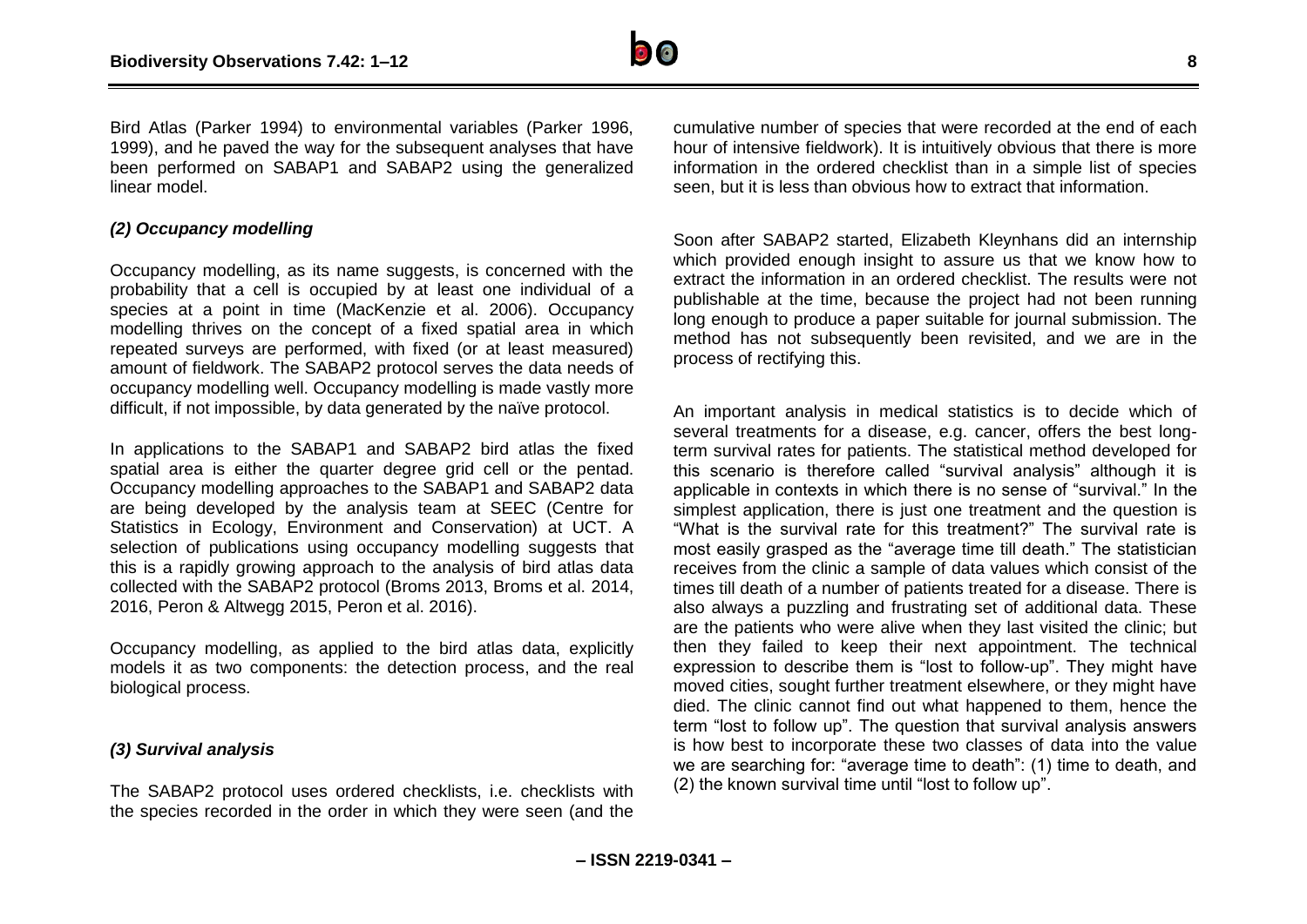

With the SABAP2 protocol, we can estimate for each species recorded, the time when the record was made. For example, if 20 species were seen in the first hour, we could assume that the records were made at five-minute intervals – we can do better than that (and with BirdLasser we can get the actual times), but the method does not rest on this value being completely accurate. So we can work out, at least to a good approximation, how long it took to see the first Capped Wheatear, the one recorded on the checklist for the pentad. To connect the statistical method to the medical analysis described in the previous paragraph, the question being asked is: "How long after I start atlasing can I survive until I see my first Capped Wheatear?" Effectively, you die when you see your first Capped Wheatear. But even in a pentad in which Capped Wheatears are present, there are observers who do not see a Capped Wheatear during the hours while they were atlasing. They ought to have atlased for a few more hours! These checklists are analogous to the patients who were "lost to follow up". Exactly the same method can be used to estimate, for a pentad, how many hours you can survive on average until you see a Capped Wheatear.

In 2008, Elizabeth Kleynhans and I called this number the "time-tosee" index. We did enough analyses to show that it was more closely related to the concept of abundance than reporting rate is. Restarting the analyses for the time-to-see index is an important priority for the Animal Demography Unit.

#### *(4) The Griffioen transformation*

Peter Griffioen, in a 2001 PhD from La Trobe University, developed a method for transforming reporting rates into relative abundance (Griffioen 2001). He had, at his disposal, a data set from a project called the Australian Bird Counts (Ambrose 1991). Citizen scientists in Australia had undertaken a project in which they counted the number of birds of each species in plots. The fieldwork had been

done in each plot, a fixed spatial area, multiple times. He simplified this data into reporting rates, i.e. the proportion of counts on which the species had been recorded (regardless of the number of individuals seen), so he had available to him both counts and reporting rates. Two decades earlier, a German statistician had developed precisely the mathematical theory which was needed, the relationship between population density in a grid and the probability that the species was not recorded in the grid cell (which is one minus the reporting rate) (Nachman 1981), and it was Peter Griffioen who spotted that it applied to bird atlas data.

Reporting rates increase with relative abundance, but not on an arithmetic scale. Doing subtraction with reporting rates is a meaningless operation. What the Griffioen (2001) transformation enables us to do is to grasp, in terms of relative bird abundance, what a change in reporting rate from 10% to 20% means compared with a change in reporting rate from 80% to 90%.

#### *(5) Modified species diversity index*

In all bird surveys, the number of species in an area never reaches an asymptote (Harrison & Martinez 1995). For example, in southern Africa as a whole, the number of species that needs to be included in each successive edition of *Roberts' Birds of Southern Africa* increases steadily. Almost all of the additional species are not regular members of the southern African bird community. The total number of species recorded in a region is referred to as "species richness". This is a particularly crude measure, because every species counts equally, regardless of whether it is abundant, rare or a vagrant in the region. Clearly, what is needed is a measure that takes relative abundance into account in a way that vagrants have minimal impact on the value of the measure. Information theory provides a series of solutions to this problem.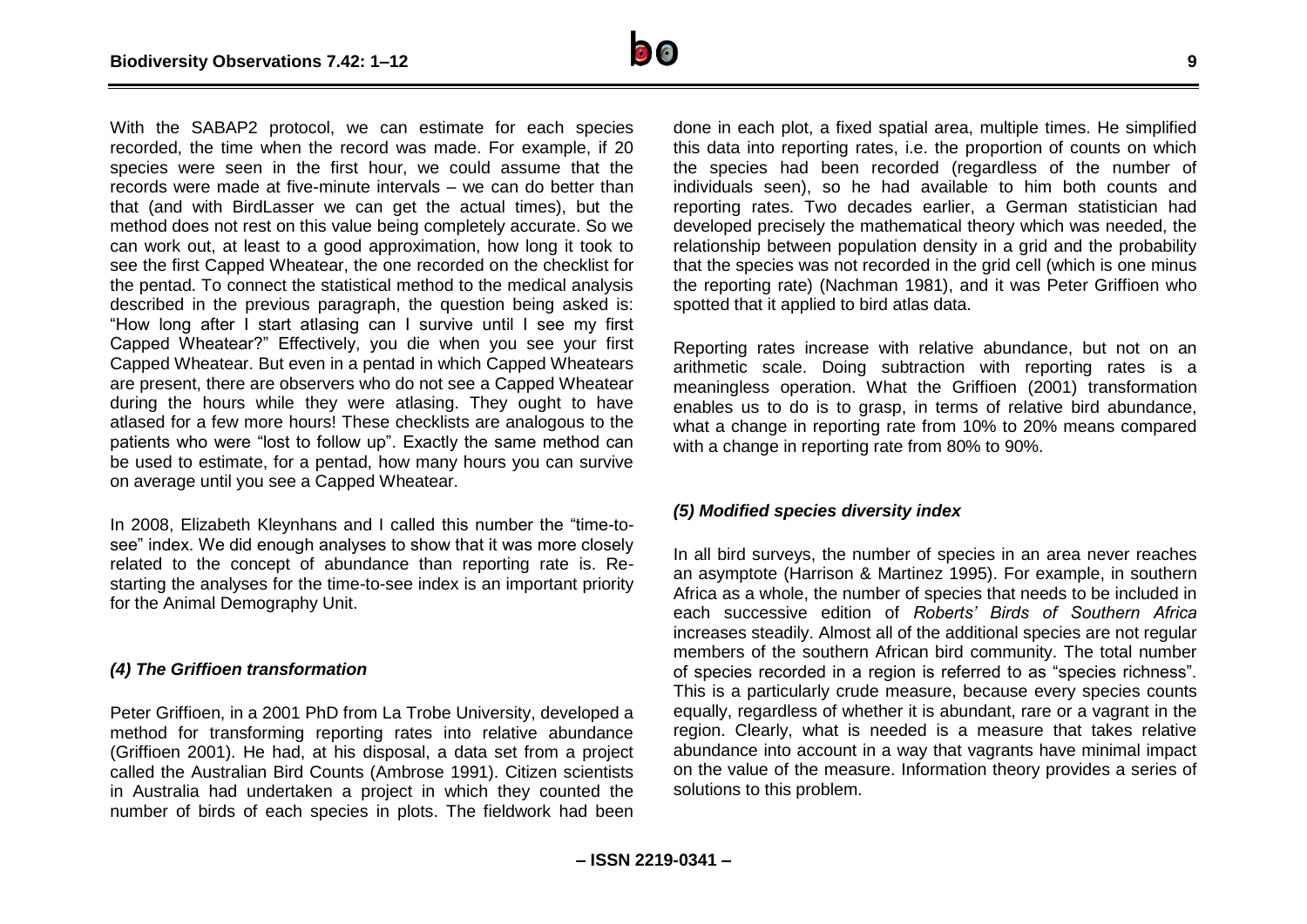

The informal approach to understanding the solution, in the context of the full-protocol bird atlas data, runs like this. Take the species list from each checklist made for a pentad and "concatenate" them into one long string of species. Number the list from 1 to N, where N is the total number of records on all the checklists. The common species are in this list multiple times, and the vagrants only a few times. Now choose two numbers at random between 1 and N. Calculate the probability that you have hit the same species. If the pentad is in the Knersvlakte, where individual checklists are short and a core set of species occurs on almost every checklist, then the probability that you have hit the same species is relatively large. In contrast, if you are in the northern Kruger National Park, where there are many species, the probability of choosing the same species is relatively tiny. The mathematicians have developed the exact formulae to calculate these probabilities, and closely related ideas. In the biological literature, these formulae are called diversity indices.

Harrison & Martinez (1995) applied one particular index, the Shannon diversity index, to SABAP1 data, with promising results. In spite of the fact that the species richness for a grid cell kept climbing with more and more checklists, the diversity index reached an asymptote, and remained stable. Even more stunning was the fact that the diversity index reached 93% of its final value after five checklists, 96% after 10, and 97% after 15 checklists.

This approach can only be applied if there is a strict spatial system for the checklists, and works best if each checklist is as complete as the observer can achieve. It does not work with the naïve protocol, because there is no concept of making comprehensive lists for a predefined area, and there is a tendency to report the rarer species at the expense of the more common species.

The approach developed by Harrison & Martinez (1995) has not been used to the extent which it deserves. The only other application has been by Underhill et al. (1998) who showed that, as a community, the insectivorous Palearctic migrant passerines concentrated in the arid thorn-savannas of the Limpopo valley and westwards into the Kalahari basin, whereas the resident insectivorous passerines were concentrated in the more mesic savannas of eastern South Africa. The amount of rainfall in the areas occupied by the migrants is more unpredictable and more patchy than in the areas occupied by residents, and it is an advantage not to be breeding and confined to a territory, but instead to be mobile to exploit patchy resources as they become available.

#### **Scoping the African bird atlas**

By mid-2016, the protocol developed for SABAP2 was in use in seven southern African countries: Botswana, Lesotho, Mozambique, Namibia, South Africa, Swaziland and Zimbabwe. Farther north, it was adopted in Kenya and in Nigeria. By mid-2016, Kenya was closing in on 10% coverage of its 6,817 pentads, and Nigeria had passed the 1% coverage mark of its 11,141 pentads within four months. In addition, full protocol checklists had been submitted from many other countries, and the Animal Demography Unit had received requests from many other African countries which were keen to make a start with the SABAP2 protocol.

There are approximately 400,000 pentads in Africa. By mid-2016, the ADU had checklists for nearly 16,000 of them. Thus, about 4% coverage had already been achieved for the continent of Africa. The 400,000 African pentads in total seems an overwhelming number, but when it is decomposed into national totals, each becomes a manageable task. Many countries have about 10,000 pentads, so that each 100 pentads visited adds 1% coverage to the national coverage statistic.

A target of 2,000 additional pentads added to coverage per year for the first five years of an African bird atlas project seems achievable.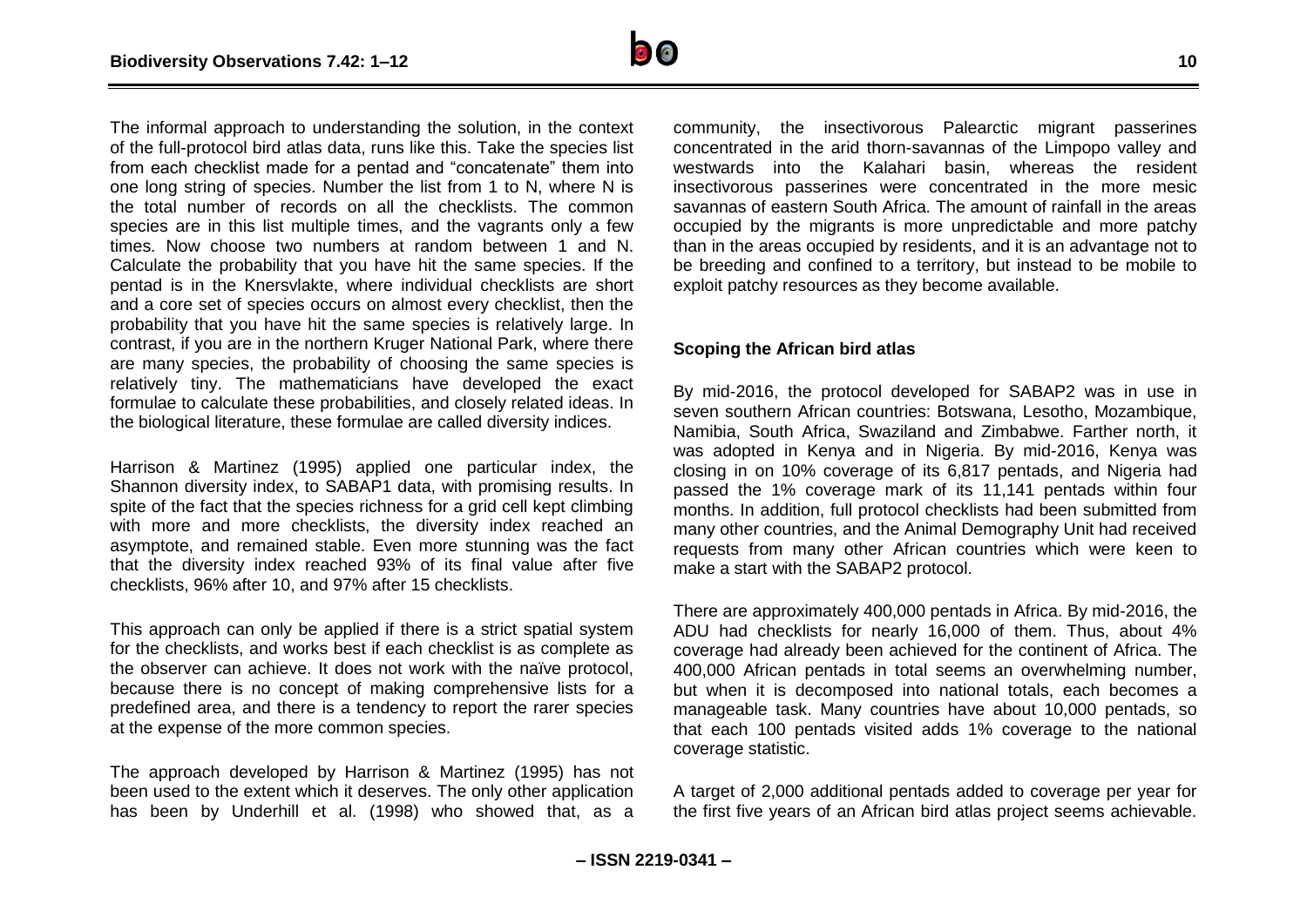

With solid funding the target could be moved upwards to 4,000 per year. Coverage could be in the range 25% to 50% within this fiveyear period. It is a big challenge, but it is feasible.

This essay ends close to where it started. Its aim was to describe the analytical power enabled through having data collected using the SABAP2 protocol. This strength of analysis is reinforced first by the sociological reality that the fieldwork to collect data according to this protocol is fun, and then by the technological development of the cellphone app, BirdLasser, that removes the two difficult components of the SABAP2 protocol, map-reading and data entry.

In 2010 we said it for the World Cup. Now we say it for the bird atlas. This time for Africa.

#### **Acknowledgements**

Several people made invaluable suggestions which have been incorporated into this essay: Colin Jackson, Dieter Oschadleus, Etienne Marais. Jerome Ainsley, Megan Loftie-Eaton and Michael Brooks. SABAP2 is a partnership of SANBI, the main funder of the coordination hub of the project, BirdLife South Africa, and the Animal Demography Unit, which undertakes the project execution and management.

#### **References**

**Ainsley J** 2016. The SABAP2 "Four Degrees Blue" project: the challenge to obtain at least 11 checklists in 576 pentads. Biodiversity Observations 7.36: 1–7. Available online at

[http://bo.adu.org.za/content.php?id=232.](http://bo.adu.org.za/content.php?id=232)

**Ambrose S** 1991. Australian Bird Count instruction sheet. Royal Australian Ornithologists' Union, Melbourne.

**Broms KM** 2013. Using presence-absence data on areal units to model the ranges and range shifts of select South African bird species. Unpubl. PhD thesis. University of Washington, Seattle, Washington, USA. Available online at

[https://digital.lib.washington.edu/researchworks/bitstream/handle/177](https://digital.lib.washington.edu/researchworks/bitstream/handle/1773/24102/Broms_washington_0250E_12315.pdf) [3/24102/Broms\\_washington\\_0250E\\_12315.pdf](https://digital.lib.washington.edu/researchworks/bitstream/handle/1773/24102/Broms_washington_0250E_12315.pdf)

**Broms KM, Hooten MB, Johnson DS, Altwegg R, Conquest LL** 2016. Dynamic occupancy models for explicit colonization processes. Ecology 97: 194–204.

**Broms KM, Johnson DS, Altwegg R, Conquest LL** 2014. Spatial occupancy models applied to atlas data show Southern Ground Hornbills strongly depend on protected areas. Ecological Applications 24: 363–374.

**Crawley MJ** 1993. GLIM for Ecologists. Blackwell Scientific Publications, Oxford.

**Griffioen P** 2001. Temporal changes in the distributions of bird species in eastern Australia. Unpubl. PhD thesis, La Trobe University, Australia.

**Harrison JA** 1993 Southern African Bird Atlas Project and its relevance to nature conservation. Unpubl. MSc thesis, University of Stellenbosch.

**Harrison JA, Allan DG, van Hensbergen HJ** 1994. Automated habitat annotation of bird species lists – an aid to environmental consultancy. Ostrich 65: 316–328.

**Harrison JA, Martinez P** 1995. Measurement and mapping of avian diversity in southern Africa: implications for conservation planning. Ibis 137: 410–417.

**Harrison JA, Underhill LG** 1997. Introduction and methods. In Harrison JA, Allan DG, Underhill LG, Herremans M, Tree AJ, Parker V, Brown CJ (eds) The atlas of southern African birds. Vol. 1: Nonpasserines. Johannesburg: BirdLife South Africa: xliii–lxiv.